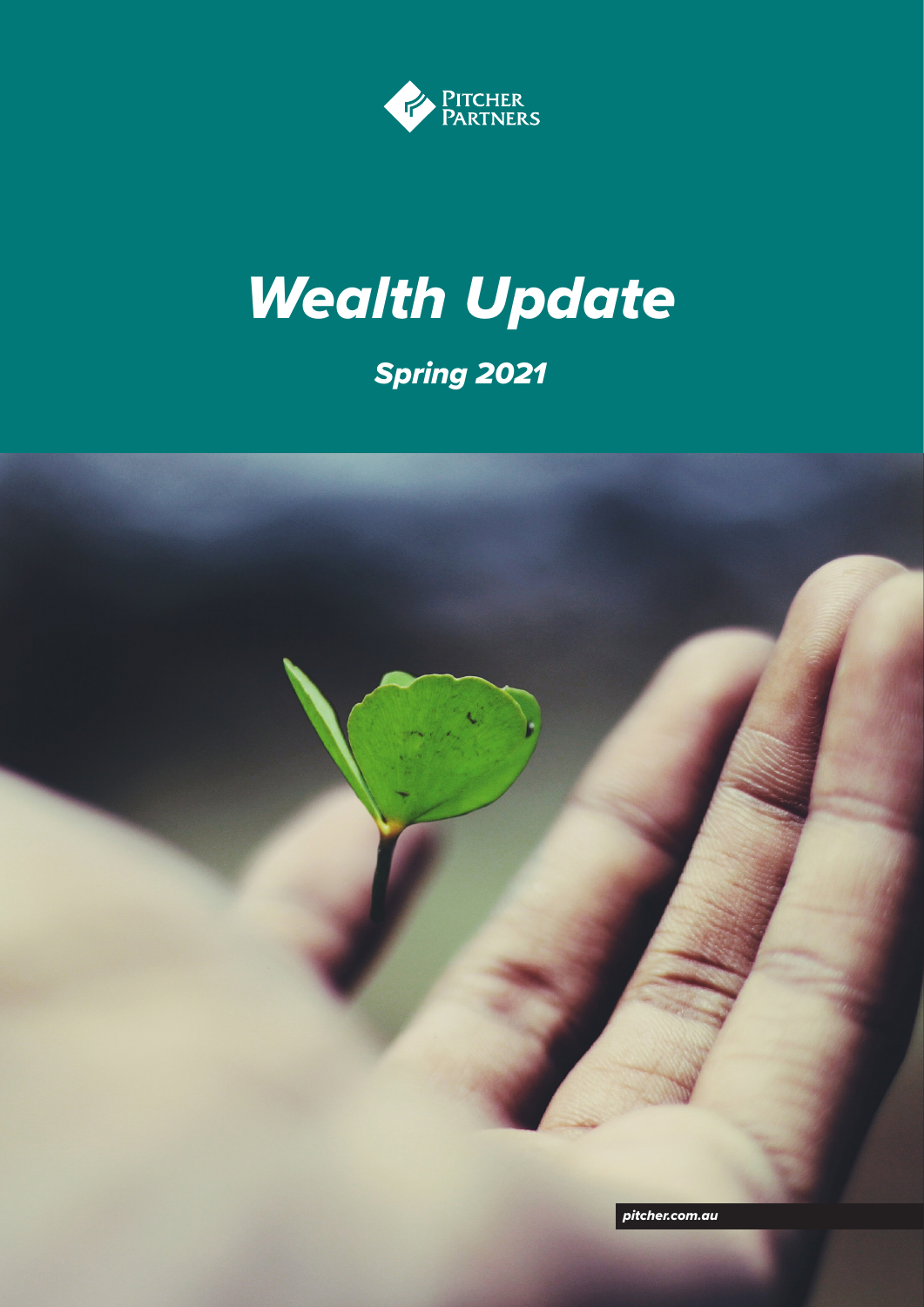# *Spring 2021*

Welcome to our latest Wealth Management Update.

This edition covers the following topics:

- Reporting season update
- Transitioning superannuation to family members
- Asset class 50 year history

### *Reporting season update*

Note: results referring to percentage changes (increases/decreases) relate to the previous corresponding period (pcp), e.g. Q3FY21 results are compared to those of Q3FY20.

### Australian Share Portfolio

#### *Amcor PLC (AMC:AU)1*

| <b>Share price</b>  | 3/9/2021: \$17.20                                                                                  |
|---------------------|----------------------------------------------------------------------------------------------------|
| Result              | FY21                                                                                               |
| <b>Revenue</b>      | US\$12.9b, an increase of 3%                                                                       |
| <b>NPAT</b>         | US\$1.2b, a rise of 13%                                                                            |
| <b>Key points</b>   | Strong margin of 14%, announced US\$400m buyback, solid quidance of 7%-11% EPS<br>growth.          |
| <b>Our comments</b> | Strong result as margins increased and volumes tracked higher. The outlook statement<br>was solid. |

#### *Appen Limited (APX:AU)1*

| <b>Share price</b>  | 3/9/2021: \$10.52                                                                                                                                                                                                                                                       |
|---------------------|-------------------------------------------------------------------------------------------------------------------------------------------------------------------------------------------------------------------------------------------------------------------------|
| Result              | <b>H1FY21</b>                                                                                                                                                                                                                                                           |
| <b>Revenue</b>      | \$199m, a decrease of 3%                                                                                                                                                                                                                                                |
| <b>NPAT</b>         | \$12.5m (underlying), a fall of 55%                                                                                                                                                                                                                                     |
| <b>Key points</b>   | Growth in products, led by China, was more than offset by weakening services revenue.                                                                                                                                                                                   |
| <b>Our comments</b> | Weak result though guidance remains relatively unchanged. FY21 margins forecasted to<br>be similar to FY20, even though costs increased over the first half. Elevated risks remain<br>over the short term as profit quidance is reliant on a much stronger second half. |

#### *ASX Limited (ASX:AU)1*

| <b>Share price</b>  | 3/9/2021: \$86.96                                                                                                |
|---------------------|------------------------------------------------------------------------------------------------------------------|
| Result              | FY21                                                                                                             |
| <b>Revenue</b>      | \$952m, an increase of 1%                                                                                        |
| <b>NPAT</b>         | \$481m, a fall of 6%                                                                                             |
| Key points          | Strong growth in both Listings and Issuer Services, offset by a fall in derivatives and OTC<br>Markets volumes.  |
| <b>Our comments</b> | Resilient results in difficult environment. FY22 growth likely to be sound as costs are<br>expected to moderate. |

1 ASX, *Home* [online], https://www2.asx.com.au/, (accessed 3 September 2021).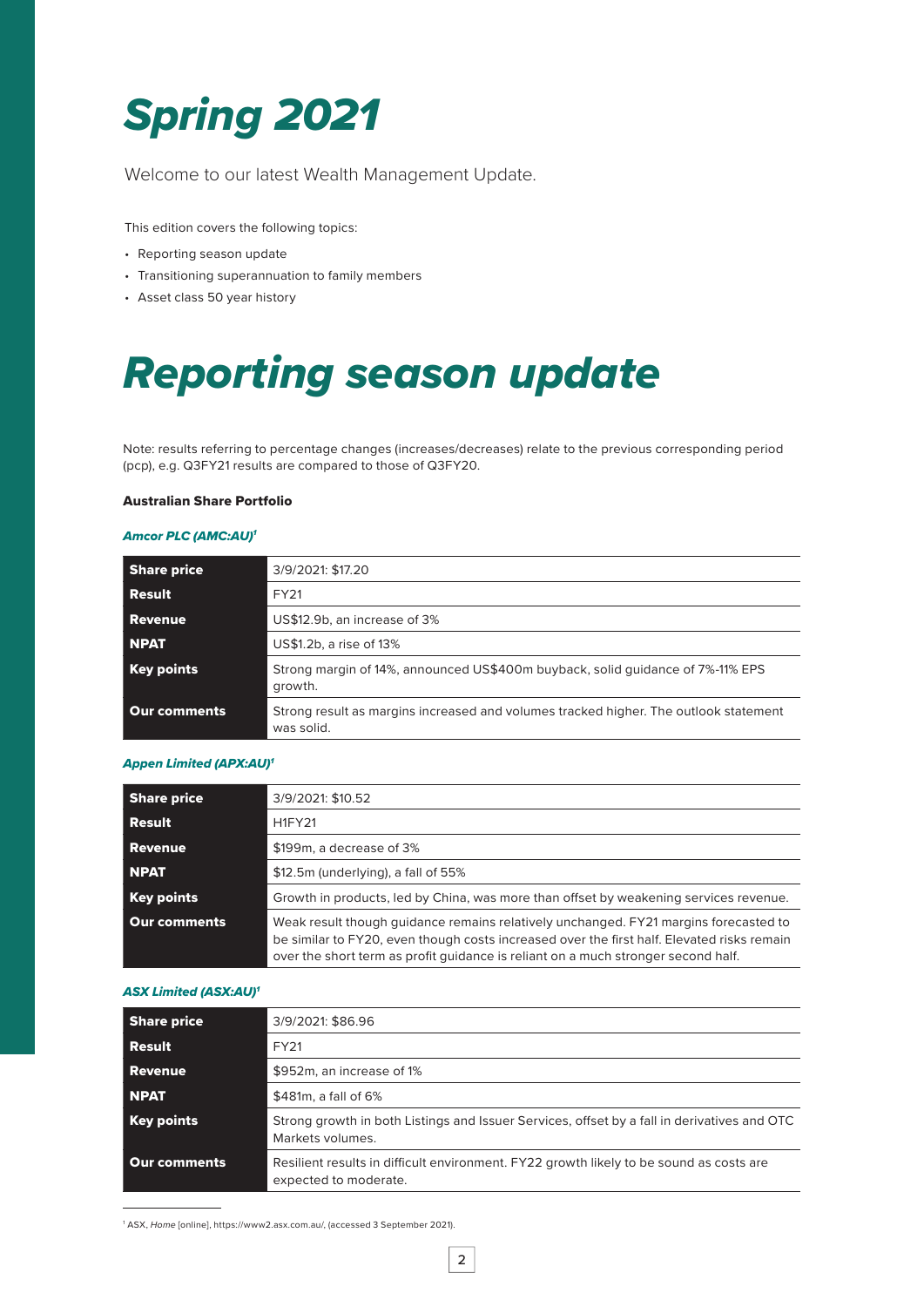#### *BHP Limited (BHP:AU)1*

| <b>Share price</b>  | 3/9/2021: \$42.35                                                                                                       |
|---------------------|-------------------------------------------------------------------------------------------------------------------------|
| Result              | FY21                                                                                                                    |
| <b>Revenue</b>      | US\$60.8b, an increase of 42%                                                                                           |
| <b>NPAT</b>         | US\$11.3b, a rise of 42%                                                                                                |
| <b>Key points</b>   | Result buoyed by strong commodity prices, in particular iron ore, copper and nickel.                                    |
| <b>Our comments</b> | The FY22 outlook remains solid, albeit with continued commodity price volatility and<br>cost pressures (namely labour). |

#### *CarSales Limited (CAR:AU)1*

| <b>Share price</b> | 3/9/2021: \$25.38                                                                              |
|--------------------|------------------------------------------------------------------------------------------------|
| Result             | FY21                                                                                           |
| Revenue            | \$438m, an increase of 4%                                                                      |
| <b>NPAT</b>        | \$138m, a rise of 11%                                                                          |
| Key points         | Result driven by the domestic dealer division and continued growth in South Korea.             |
| Our comments       | Guidance is for strong growth in FY22, across both Australian and International<br>businesses. |

#### *Commonwealth Bank of Australia (CBA:AU)1*

| <b>Share price</b> | 3/9/2021: \$101.84                                                                                                                                                                                                                            |
|--------------------|-----------------------------------------------------------------------------------------------------------------------------------------------------------------------------------------------------------------------------------------------|
| Result             | FY21                                                                                                                                                                                                                                          |
| <b>Revenue</b>     | \$24.4b, an increase of 2%                                                                                                                                                                                                                    |
| <b>NPAT</b>        | \$8.7b, a rise of 20%                                                                                                                                                                                                                         |
| Key points         | Strong profit growth as economy recovers. Results highlighted by a strong capital ratio.<br>a \$6.0b off-market share buyback, a dividend returning to pre-pandemic levels and<br>peer-leading growth in business and residential home loans. |
| Our comments       | CBA continues to justify the sector-leading multiple at which it trades at. Result was<br>strong, both at the headline level as well as its performance vs. peers.                                                                            |

#### *Coles Group (COL:AU)1*

| <b>Share price</b> | 3/9/2021: \$17.74                                                                                                                                     |
|--------------------|-------------------------------------------------------------------------------------------------------------------------------------------------------|
| Result             | FY <sub>21</sub>                                                                                                                                      |
| Revenue            | \$38.6b, an increase of 3%                                                                                                                            |
| <b>NPAT</b>        | \$1.0b, a rise of 7.5%                                                                                                                                |
| Key points         | Result underpinned by solid sales growth in Supermarkets (2.6%), Liquor (6.6%) and<br>Express (7.7%).                                                 |
| Our comments       | FY22 growth outlook looks sound, underpinned by continued capital investment that<br>will modernise its supply chain and grow its digital capability. |

<sup>1</sup> ASX, *Home* [online], https://www2.asx.com.au/, (accessed 3 September 2021).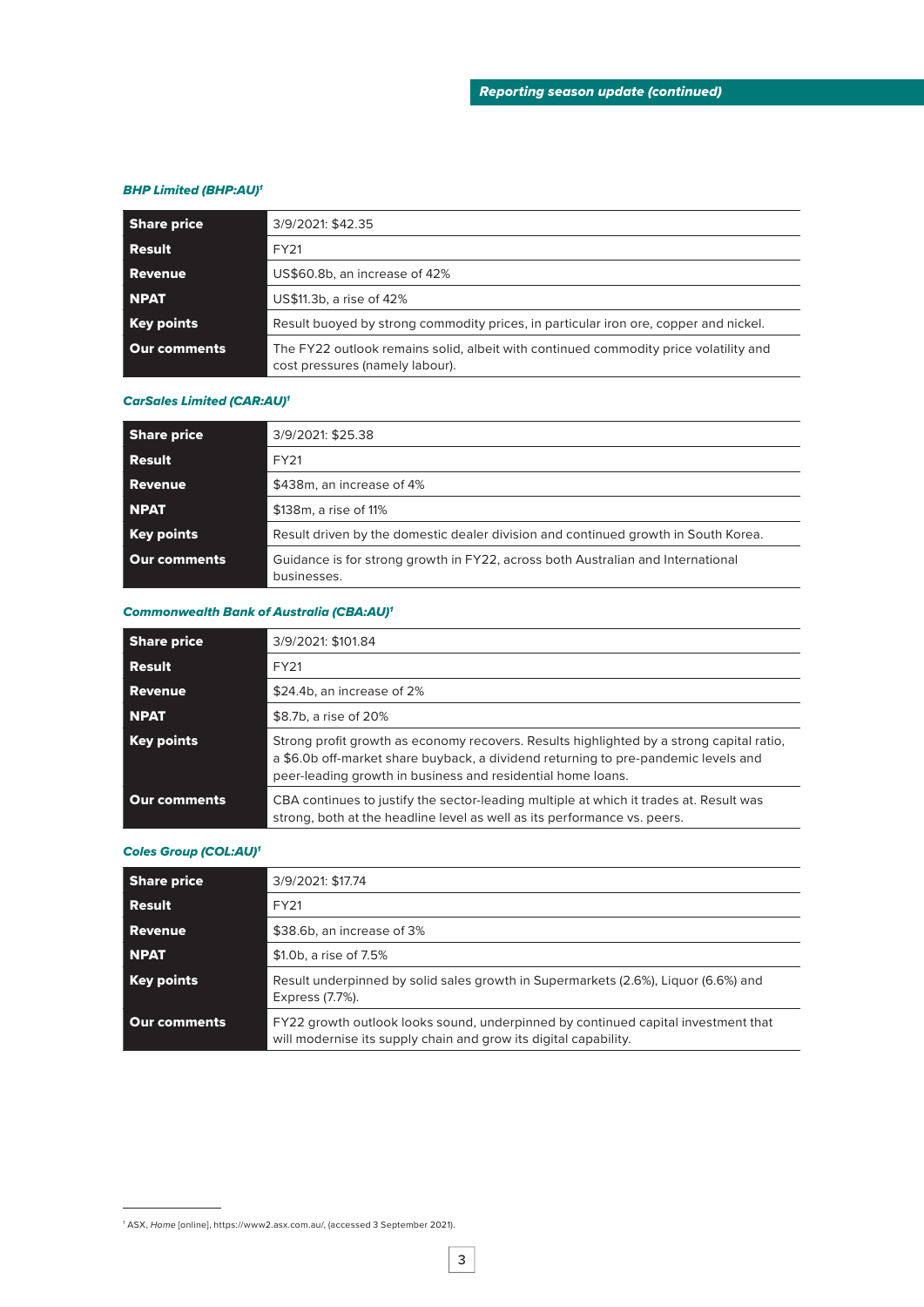#### *CSL Limited (CSL:AU)1*

| <b>Share price</b> | 3/9/2021: \$303.87                                                                                                                                                                                                                                                        |
|--------------------|---------------------------------------------------------------------------------------------------------------------------------------------------------------------------------------------------------------------------------------------------------------------------|
| Result             | FY21                                                                                                                                                                                                                                                                      |
| <b>Revenue</b>     | US\$10.3b, an increase of 10%                                                                                                                                                                                                                                             |
| <b>NPAT</b>        | US\$2.4b, a rise 10%                                                                                                                                                                                                                                                      |
| Key points         | Strong growth in both CSL Behring (7%) and Segirus (33%) segments, the latter division<br>now accounting for 15% of sales.                                                                                                                                                |
| Our comments       | CSL reported a strong result for FY21, benefitting from the strong lift in Segirus sales.<br>FY22 NPAT guidance of between US\$2.15b and US\$2.25b implies earnings contraction,<br>impacted by a decline in CSL Behring's margins due to higher plasma collection costs. |

#### *Rio Tinto Limited (RIO:AU)1*

| <b>Share price</b> | 3/9/2021: \$111.37                                                                                                   |
|--------------------|----------------------------------------------------------------------------------------------------------------------|
| Result             | <b>H1FY21</b>                                                                                                        |
| Revenue            | US\$33.1b, an increase of 71%                                                                                        |
| <b>NPAT</b>        | US\$12.3b, a rise of 271%                                                                                            |
| Key points         | Result buoyed by strong commodity prices, namely in its key commodities of strong iron<br>ore, aluminium and copper. |
| Our comments       | The FY22 outlook remains solid, albeit with continued commodity price volatility, namely<br>in iron ore.             |

#### *Resmed CDI (RMD:AU)1*

| <b>Share price</b>  | 3/9/2021: \$39.30                                                                                                                                                      |
|---------------------|------------------------------------------------------------------------------------------------------------------------------------------------------------------------|
| <b>Result</b>       | FY <sub>21</sub>                                                                                                                                                       |
| <b>Revenue</b>      | US\$3.2b, an increase of 6% (on a constant currency basis)                                                                                                             |
| <b>NPAT</b>         | US\$781m (on a non-GAAP basis), a rise of 13%                                                                                                                          |
| <b>Key points</b>   | Devices growth of 12% underpinned the result, which also benefitted by a boost in<br>revenues (by around US\$70 million) in Q4FY21 due to the Phillips product recall. |
| <b>Our comments</b> | RMD posted a strong result and is well-placed to benefit from growth in the sleep apnea<br>market.                                                                     |

#### *Steadfast Group Limited (SDF:AU)1*

| <b>Share price</b> | 3/9/2021: \$4.94                                                                                                               |
|--------------------|--------------------------------------------------------------------------------------------------------------------------------|
| <b>Result</b>      | FY21                                                                                                                           |
| Revenue            | \$900m, an increase of 9%                                                                                                      |
| <b>NPAT</b>        | \$131m, a rise of 29%                                                                                                          |
| Key points         | Strong organic growth from insurance broking and underwriting businesses and cost<br>savings.                                  |
| Our comments       | Strong result at the bottom line. SDF is likely to further benefit from the upswing in the<br>insurance pricing cycle in FY22. |

<sup>1</sup> ASX, *Home* [online], https://www2.asx.com.au/, (accessed 3 September 2021).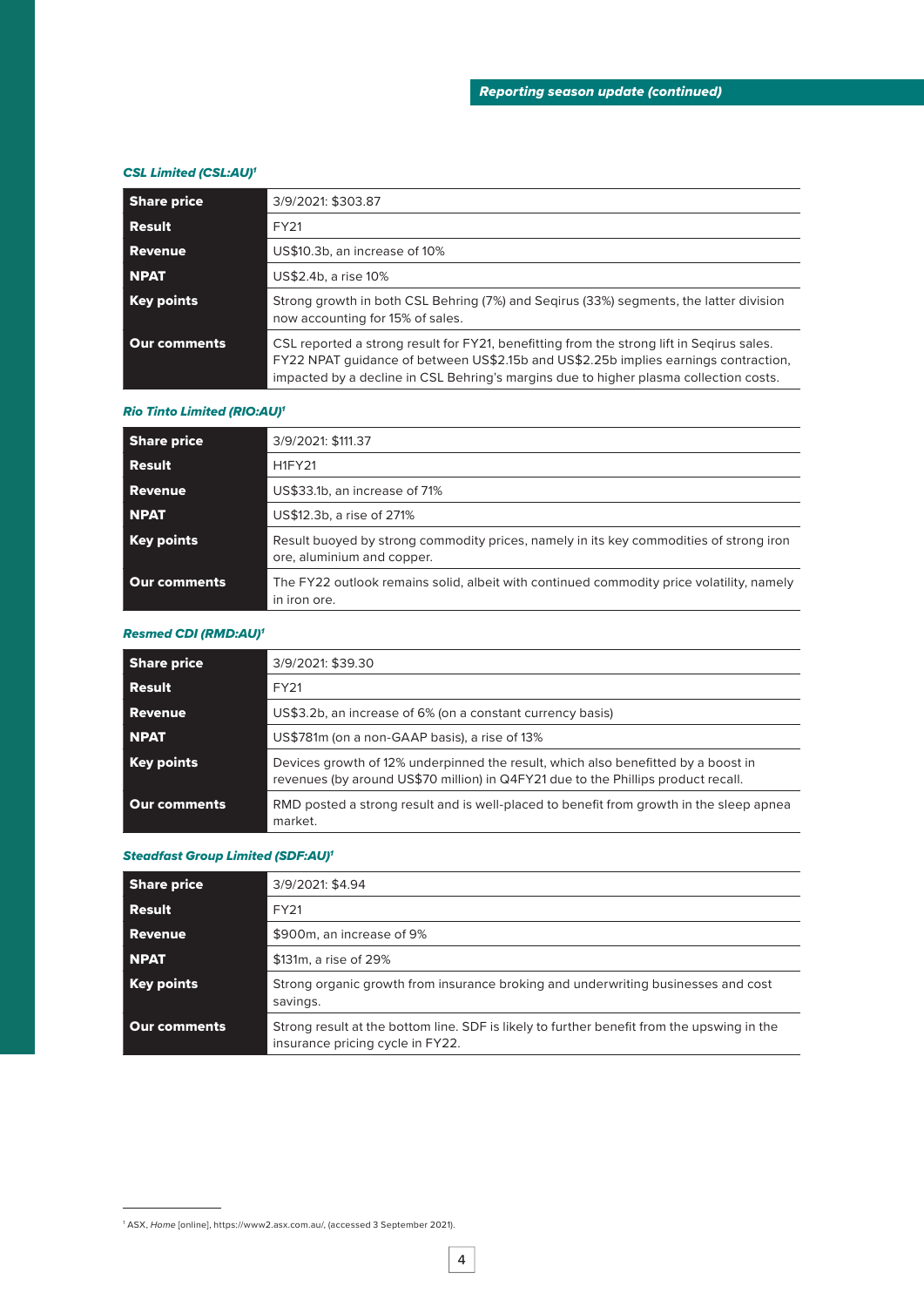#### *Sonic Healthcare (SHL:AU)1*

| <b>Share price</b>  | 3/9/2021: \$43.75                                                                                                                                                              |
|---------------------|--------------------------------------------------------------------------------------------------------------------------------------------------------------------------------|
| Result              | FY21                                                                                                                                                                           |
| <b>Revenue</b>      | \$8.8b, an increase of 28%                                                                                                                                                     |
| <b>NPAT</b>         | \$1.3b, a rise of 149%                                                                                                                                                         |
| Key points          | SHL benefitted from 30 million COVID-19 tests globally as well as sound growth in the<br>core pathology business and a strong increase in Imaging revenues.                    |
| <b>Our comments</b> | SHL's strong cashflows have left its balance sheet in pristine shape. However, the lack of<br>quidance for FY22 is largely due to the uncertainty around the path of COVID-19. |

#### *Sydney Airport (SYD:AU)1*

| <b>Share price</b> | 3/9/2021: \$7.93                                                                                                                                                                       |
|--------------------|----------------------------------------------------------------------------------------------------------------------------------------------------------------------------------------|
| <b>Result</b>      | <b>H1FY22</b>                                                                                                                                                                          |
| <b>Revenue</b>     | \$342m, a decrease of 33%                                                                                                                                                              |
| <b>NPAT</b>        | \$97m (loss)                                                                                                                                                                           |
| Key points         | Result impacted by closed international borders which saw a fall of 91% in international<br>passenger numbers.                                                                         |
| Our comments       | SYD's price has strengthened due to continued takeover interest. A rebound in<br>passenger numbers once restrictions are lifted will underpin solid cashflows, most likely<br>in FY22. |

#### *Transurban Group (TCL:AU)1*

| <b>Share price</b>  | 3/9/2021: \$14.32                                                                                                                                                                                                                      |
|---------------------|----------------------------------------------------------------------------------------------------------------------------------------------------------------------------------------------------------------------------------------|
| <b>Result</b>       | FY21                                                                                                                                                                                                                                   |
| Revenue             | \$2.5b, a decrease of 0.3% (Proportional Toll Revenue)                                                                                                                                                                                 |
| <b>NPAT</b>         | \$1.8b, a fall of 3.3%                                                                                                                                                                                                                 |
| Key points          | Lower toll revenue mainly driven by lockdowns in Victoria and the US. The total cost<br>overruns for the West Gate Tunnel Project (WGTP) are expected to be around \$3.3b.                                                             |
| <b>Our comments</b> | Toll revenue likely to continue to be impacted in H1FY22 as lockdowns continue to bite<br>in Australia. The significant cost overruns are disappointing, coming on top of previously<br>announced delays in completion of the project. |

#### *Telstra Corporation Limited (TLS:AU)1*

| <b>Share price</b> | 3/9/2021: \$3.85                                                                                                                                              |
|--------------------|---------------------------------------------------------------------------------------------------------------------------------------------------------------|
| Result             | FY21                                                                                                                                                          |
| <b>Revenue</b>     | \$23.1b, an decrease of 12%                                                                                                                                   |
| <b>NPAT</b>        | \$1.9b, a rise of 3%                                                                                                                                          |
| Key points         | Mobile services revenue grew 3.7%, the first period of growth in four years. TLS<br>announced an on-market \$1.4b share buyback.                              |
| Our comments       | Telstra's results were sound, their total FY21 dividend of \$0.16 and their quidance for<br>FY22 EBITDA of between \$7.0b and \$7.3b were positive surprises. |

<sup>1</sup> ASX, *Home* [online], https://www2.asx.com.au/, (accessed 3 September 2021).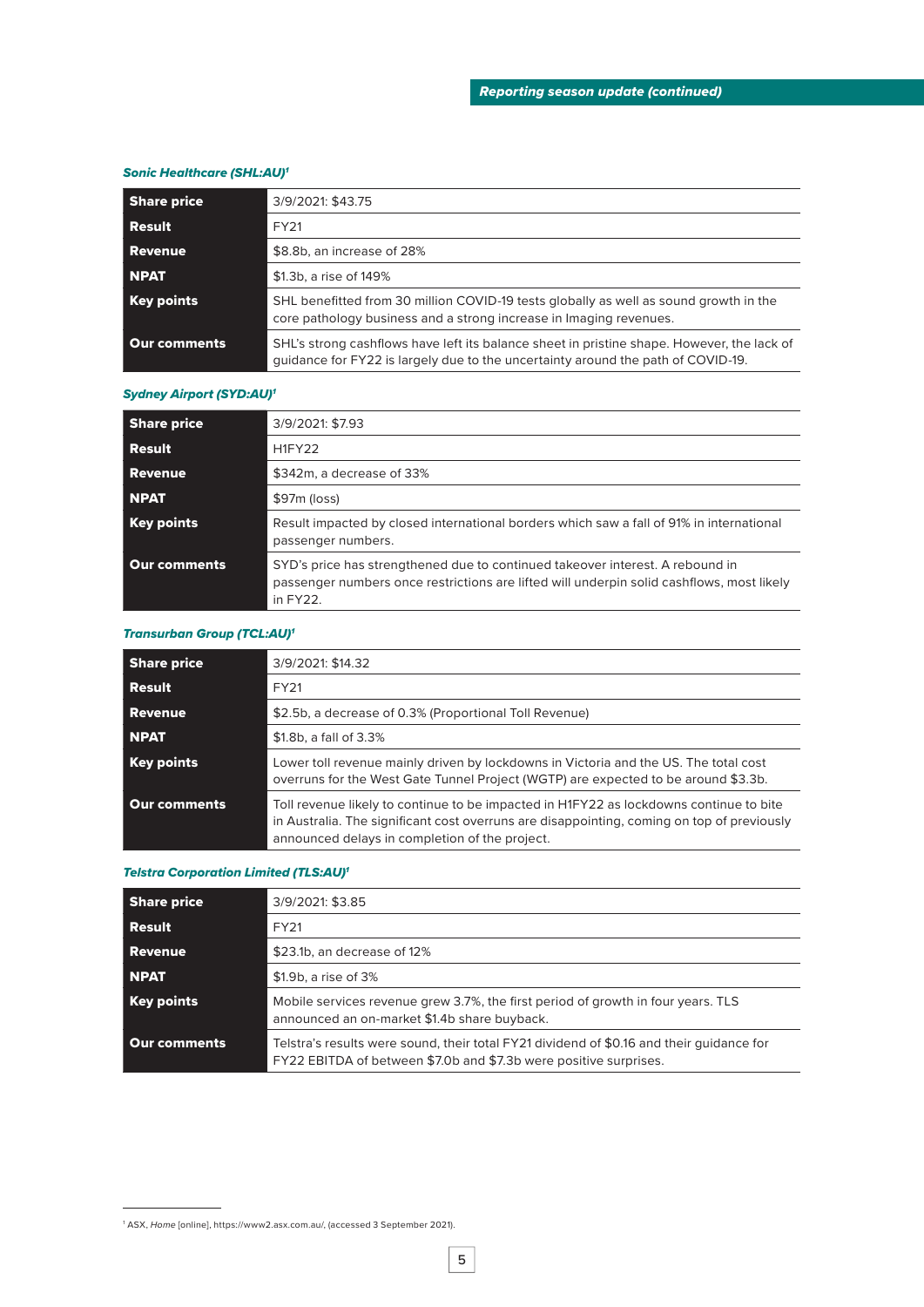#### *Wesfarmers Limited (WES:AU)1*

| <b>Share price</b> | 3/9/2021: \$57.78                                                                                                                                                                         |
|--------------------|-------------------------------------------------------------------------------------------------------------------------------------------------------------------------------------------|
| Result             | FY21                                                                                                                                                                                      |
| <b>Revenue</b>     | \$33.9b, an increase of 10%                                                                                                                                                               |
| <b>NPAT</b>        | \$2.3b, a rise of 40%                                                                                                                                                                     |
| Key points         | Bunnings grew earnings by 20% and Kmart (comprising Target stores) by 69%.                                                                                                                |
| Our comments       | Wesfarmers continues to generate solid profit growth, underpinned by Bunnings.<br>However, the stock trades at a hefty multiple, which has seen it fall since the profit<br>announcement. |

#### International Share Portfolio (selection)

#### *Apple Inc. (AAPL:US)*

| Share price <sup>2</sup>             | 3/9/2021: US\$154.30                                                                                                                                                                                |
|--------------------------------------|-----------------------------------------------------------------------------------------------------------------------------------------------------------------------------------------------------|
| $\overline{\phantom{a}}$ Result $^3$ | Q3FY21                                                                                                                                                                                              |
| $ $ Revenue <sup>3</sup>             | US\$81.4b, an increase of 36%                                                                                                                                                                       |
| NPAT <sup>3</sup>                    | US\$21.7b, a rise of 93%                                                                                                                                                                            |
| $\vert$ Key points <sup>3</sup>      | Products and Services both grew strongly. Revenue records across each of the<br>company's geographic segments. iPhone sales accounted for half of total revenue<br>during the quarter.              |
| Our comments                         | Strong Q3 result, though cycling relatively weak sales at the onset of the pandemic.<br>Growth likely to moderate from current levels but less reliance on iPhone sales supports<br>growth profile. |

#### *Abbott Laboratories (ABT:US)*

| Share price <sup>2</sup> | 3/9/2021: US\$128.94                                                                                                                                          |
|--------------------------|---------------------------------------------------------------------------------------------------------------------------------------------------------------|
| Recult <sup>4</sup>      | Q2FY21                                                                                                                                                        |
| Revenue <sup>4</sup>     | US\$10.2b, an increase of 35%                                                                                                                                 |
| NPAT <sup>4</sup>        | US\$1.2b, a rise of 121%                                                                                                                                      |
| Key points <sup>4</sup>  | Diagnostic sales increased 57% and Medical Devices sales were 45% higher, with<br>Nutritional sales and Established Pharmaceuticals growing at double digits. |
| <b>Our comments</b>      | Strong quarter across all segments. The International business looks likely to further<br>benefit as the world emerges from the economic effects of COVID-19. |

#### *Adobe Systems Incorporated (ADBE:US)*

| Share price <sup>2</sup>                 | 3/9/2021: US\$666.59                                                                                                                                        |
|------------------------------------------|-------------------------------------------------------------------------------------------------------------------------------------------------------------|
| $\overline{\phantom{a}}$ Result $^5$     | Q2FY21                                                                                                                                                      |
| Revenue <sup>5</sup>                     | US\$3.8b, an increase of 23%                                                                                                                                |
| NPAT <sup>5</sup>                        | US\$1.4b, a rise of 38%                                                                                                                                     |
| $\overline{\phantom{a}}$ Key points $^5$ | All segments grew strongly, Digital Media at 25%, Creative at 24% and Document Cloud<br>at 30%.                                                             |
| Our comments                             | Solid result for ADBE across all segments. Whilst growing its product suite organically,<br>the company continues to use surplus cash to repurchase shares. |

<sup>1</sup> ASX, *Home* [online], https://www2.asx.com.au/, (accessed 3 September 2021).

<sup>5</sup> Adobe, *Adobe Reports Outstanding Second Quarter Results* [online], https://news.adobe.com/news/news-details/2021/Adobe-Reports-Outstanding-Second-<br>Quarter-Results/default.aspx, (accessed 3 September 2021). \_\_\_\_\_\_\_\_\_\_\_

<sup>2</sup> Nasdaq, *Home* [online], https://www.nasdaq.com/, (accessed 3 September 2021).

<sup>3</sup> Apple Inc., *Investor Relations* [online], https://investor.apple.com/investor-relations/default.aspx, (accessed 3 September 2021).

<sup>4</sup> Abbott, *Investors* [online], https://www.abbott.com/investors.html, (accessed 3 September 2021).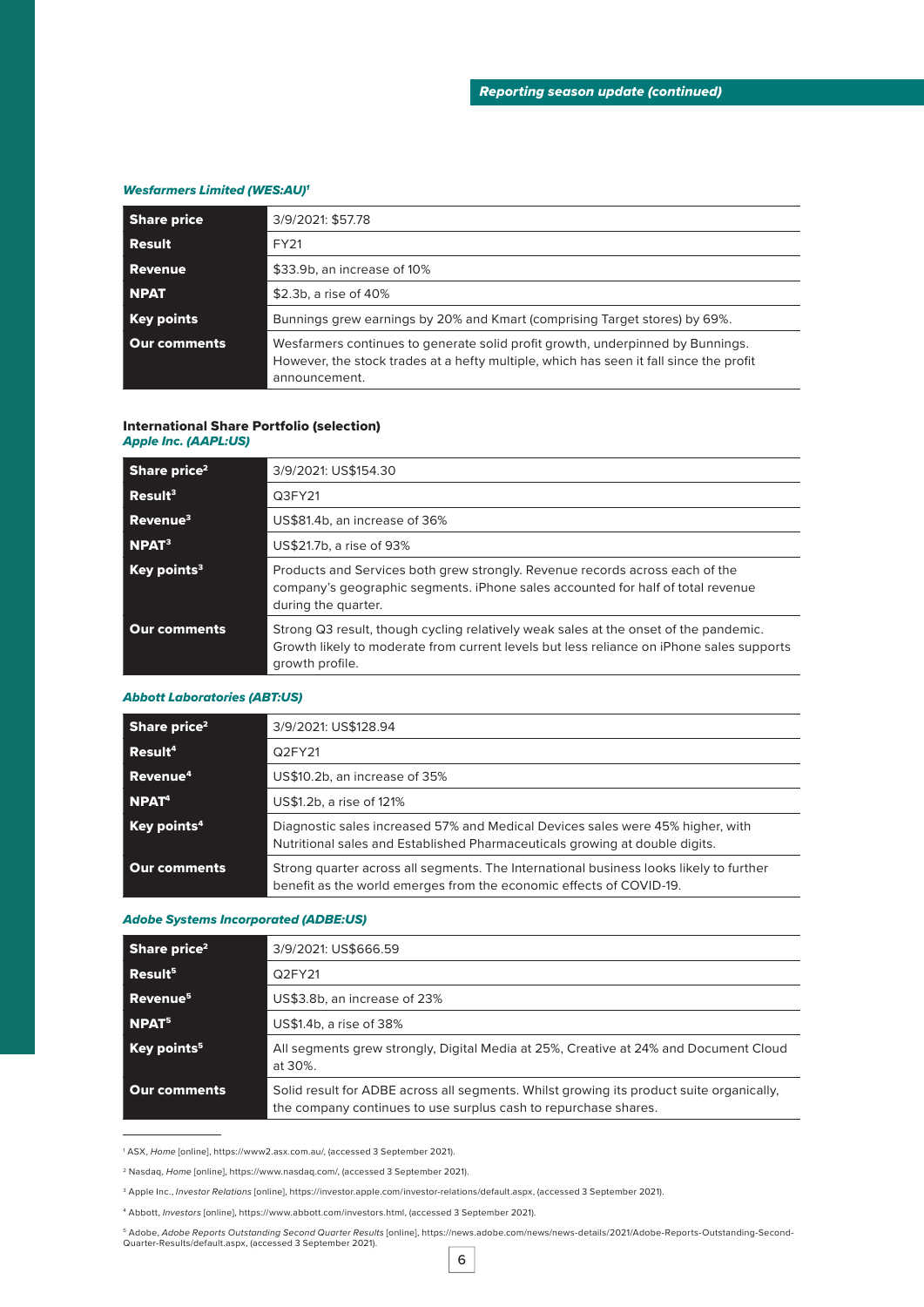#### *Amazon.com (AMZN:US)*

| Share price <sup>2</sup> | 3/9/2021: US\$3,478.05                                                                                                                                                 |
|--------------------------|------------------------------------------------------------------------------------------------------------------------------------------------------------------------|
| Result <sup>6</sup>      | Q2FY21                                                                                                                                                                 |
| Revenue <sup>6</sup>     | US\$113.1b, an increase of 27%                                                                                                                                         |
| NPAT <sup>6</sup>        | US\$7.8b, a rise of 48%                                                                                                                                                |
| Key points <sup>6</sup>  | Revenue from Amazon's cloud-computing business (AWS) grew 37%, the division now<br>contributing 13% of group revenue. Growth in North America e-commerce decelerating. |
| Our comments             | Core business recording a slowing of growth but Cloud business growing strongly.<br>Revenues lower than expected but earnings stronger than forecasted.                |

#### *Alibaba Group Holding Limited (BABA:US)*

| Share price <sup>2</sup> | 3/9/2021: US\$170.30                                                                                                                                                                                                                                             |
|--------------------------|------------------------------------------------------------------------------------------------------------------------------------------------------------------------------------------------------------------------------------------------------------------|
| Recult <sup>7</sup>      | Q1FY22                                                                                                                                                                                                                                                           |
| Revenue <sup>7</sup>     | RMB205.7b (US\$31.9b), an increase of 34%                                                                                                                                                                                                                        |
| NPAT <sup>7</sup>        | RMD42.8b (US\$6.6b), a decrease of 8%                                                                                                                                                                                                                            |
| Key points <sup>7</sup>  | China Commerce Retail grew revenues by 34%, International commerce and the<br>Caimao logistics services division by 50%. Loss posted at bottom lie due to significant<br>investments in other platforms to fend off competition.                                 |
| Our comments             | The regulatory crackdown on Chinese tech firms will likely loosen Alibaba's dominance<br>in the e-commerce space. However, growth profile in both Cloud and e-commerce<br>remains intact though competition may lower growth from that recorded in recent years. |

#### *Alphabet Inc. Class A (GOOGL-US)*

| Share price <sup>2</sup> | 3/9/2021: US\$2,874.79                                                                                                                                                                                                                                              |
|--------------------------|---------------------------------------------------------------------------------------------------------------------------------------------------------------------------------------------------------------------------------------------------------------------|
| Result <sup>8</sup>      | O2FY21                                                                                                                                                                                                                                                              |
| Revenue <sup>8</sup>     | US\$61.9b, an increase of 62%                                                                                                                                                                                                                                       |
| NPAT <sup>8</sup>        | US\$18.5b, a rise of 166%                                                                                                                                                                                                                                           |
| Key points <sup>8</sup>  | Alphabet posted very strong, both the revenue and profit levels. Google Cloud's<br>revenue was 54% higher, YouTube's revenue increased 84%. Google's core division that<br>contributes 60% of total revenues, increased revenues by 68%.                            |
| <b>Our comments</b>      | Strong results across all divisions. Google derives its competitive advantage through its<br>domination of the online search market with Google's global share above 80%, as well<br>as being a key player in Cloud services, along with healthy growth in YouTube. |

#### **By Dr. Riccardo Biondini,** Investment Analyst | Wealth Management p. +61 2 8236 7856

e. riccardo.biondini@pitcher.com.au

<sup>2</sup> Nasdaq, *Home* [online], https://www.nasdaq.com/, (accessed 3 September 2021).

<sup>6</sup> Amazon.com, *Quarterly results* [online], https://ir.aboutamazon.com/quarterly-results/default.aspx, (accessed 3 September 2021).

<sup>7</sup> Alibaba Group, *Quarterly results* [online], https://www.alibabagroup.com/en/ir/earnings, (accessed 3 September 2021).

<sup>8</sup> Alphabet, *Investor Relations* [online], https://abc.xyz/investor/, (accessed 3 September 2021).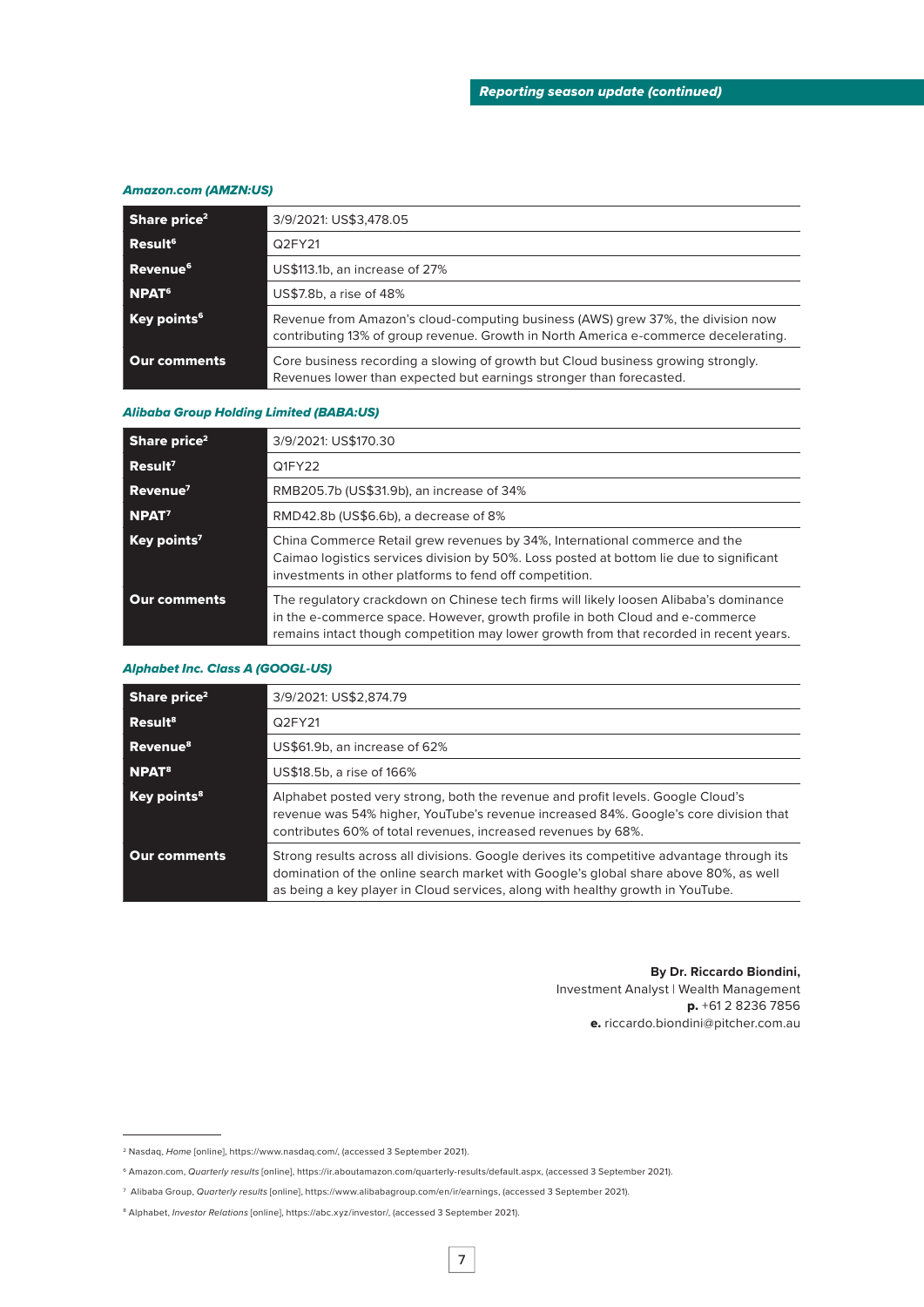### *Transitioning superannuation to family members*

#### Taxation on superannuation death benefits

Superannuation is a highly tax effective vehicle to hold your retirement assets, however it is a common misconception that benefits exiting the superannuation system will be tax-free in all situations. For most people, the income and capital withdrawals they make once retired and over age 60 will be tax-free. However, tax does apply to some superannuation death benefits, depending on which family member a death benefit is passed on to.

In this article, we look at key considerations for those over age 60 when passing retirement-phase income stream benefits to family members on death. The article will focus on the two most common beneficiaries of a superannuation death benefit. In our experience, these are:

- 1. Surviving spouse
- 2. Adult-children\*

#### Who can receive your superannuation benefits?

The Superannuation Industry (Supervision) Act 1993 (SIS Act) determines who can receive death benefits directly from a superannuation fund. The SIS Act definition captures both a spouse and the deceased's children, as well as a limited number of other circumstances such as financial dependents, interdependent persons and the Legal Personal Representative (i.e. executor of the estate).

Superannuation assets do not form part of estate and are not dealt with under a Will. Where a spouse or child is the nominated beneficiary, the proceeds are paid to them directly and by-pass the Will. Only in the instance where the nominated beneficiary is the Legal Personal Representative would the proceeds form part of a person's estate.

#### Does tax apply to the death benefit?

Tax can apply to superannuation death benefits depending on the circumstances. Broadly, there are two factors that determine whether tax is applied to the death benefit:

- 1. Whether or not the beneficiary is a **tax dependent**
- 2. The **tax components** within the superannuation fund

#### What is a tax dependent?

Those captured under the definition of a dependent under the Income Tax Assessment Act 1997 (ITAA) will receive superannuation death benefits tax-free. The definition includes:

- Spouse or former spouse
- Child under 18
- Financial dependent or interdependent person

#### Tax components

Superannuation benefits contain two components:

- **1. Taxable component:** Tax applies when death benefits are paid to a beneficiary that is not a taxdependent.
- **2. Tax-free component:** No tax applies when paid to a beneficiary.

Tax applies to the taxable component at the following rates.

|                              | <b>Maximum</b><br>tax rate  | <b>Contributions that</b><br>contribute to the<br>component             |  |
|------------------------------|-----------------------------|-------------------------------------------------------------------------|--|
| <b>Taxable</b><br>component  | $15% +$<br>Medicare<br>Levy | Non-concessional:<br>personal<br>contributions                          |  |
| <b>Tax-free</b><br>component | 0%                          | Concessional:<br>salary sacrifice, S.G.,<br>personal deductible<br>etc. |  |

Source: Australian Taxation Office, *Super death benefits* [online], https://www. ato.gov.au/individuals/super/in-detail/withdrawing-and-using-your-super/ withdrawing-your-super-and-paying-tax/?page=6., (accessed 3 September 2021). In some cases, there may also be an untaxed element which attracts the higher maximum rate of 30%. This can arise in certain public sector schemes or where a fund has claimed a tax deduction for insurance premiums paid in respect of the death benefit.

#### Case study

Mary leaves a superannuation death benefit to her adult-son Steve via a binding death benefit nomination. Steve has a personal marginal tax rate of 45%, is a dependent under the SIS Act but not under the Tax Act. Mary's superannuation of \$1.5m contains a taxable component of \$1m and a taxfree component of \$500,000. Tax will apply to the superannuation benefit as follows:

|                              |             | <b>Tax</b><br>rate | Tax (\$)  |
|------------------------------|-------------|--------------------|-----------|
| <b>Taxable</b><br>component  | \$1,000,000 | 17%                | \$170,000 |
| <b>Tax-free</b><br>component | \$500,000   | Nil                | \$0       |

This means Steve receives an after-tax benefit of \$1,330,000 and has paid an effective tax rate of 11.3%.

Where an adult-child is not captured within the above, they are not a dependent under ITAA and tax will apply based on the tax components within the superannuation fund.

<sup>\*</sup> Defined as children over age 18 who are not financial dependent on, or in an interdependency relationship with, the deceased.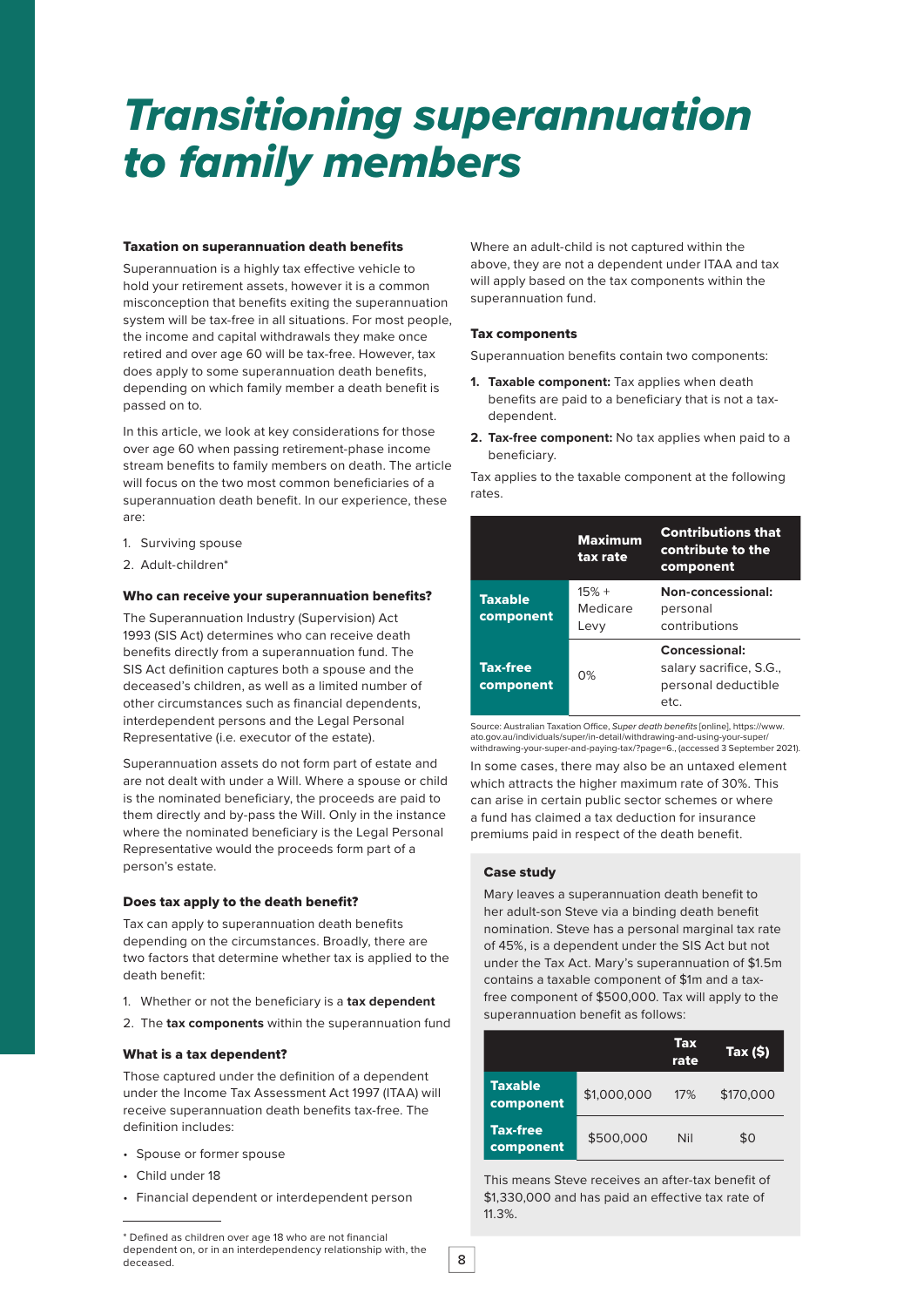#### **Strategies**

The following are options that can be considered within a broader estate plan. Again, we are looking at this in the context of an individual who wishes to have their retirement-phase superannuation passed to their spouse or, if there is no surviving spouse, to their adultchildren.

#### *Reversionary pension*

Perhaps the simplest and most effective method to pass superannuation assets to a surviving spouse is the reversionary pension. In practice, the existing retirement-phase income stream transfers to the spouse retaining most of its characteristics and provides continuity of income payments. The assets backing the income stream do not need to be sold down, avoiding transaction costs, and continue earning a return in the tax-free superannuation environment. The reversionary pension remains a death benefit so it cannot be consolidated with other superannuation benefits of the surviving spouse, however lump sum withdrawals can be accessed when required. After a period of 12-months, the reversionary pension will count toward the beneficiaries Transfer Balance Cap (currently \$1.7m), which means other options may need to be considered in combination with a reversionary pension.

#### *Death benefit nominations*

Nominations can be either binding or non-binding on the superannuation trustee, either of which can be appropriate depending on the circumstances. The nomination can be made to either:

- **• Beneficiary directly:** The intended beneficiaries are named and specifies the portion of the death benefit each is to receive. The superannuation benefit would be paid directly to the beneficiaries and does not form part of the estate.
- **• Legal Personal Representative:** Nominating the legal personal representative means the superannuation benefits will form part of the deceased's estate and dealt with under the Will. This could include directing the benefit into a testamentary trust, to provide the beneficiaries with asset protection and taxation benefits. As the Medicare levy is not paid by an estate, overall tax incurred may be lower when compared with paying directly to adult beneficiaries.

#### *Withdrawing from superannuation*

Where the only beneficiaries are adult-children (nontax dependents) and the superannuation benefits contain a large taxable component, withdrawals from the superannuation environment prior to death may increase the net amount received by beneficiaries. Withdrawals are generally tax-free, which avoids incurring tax on the death benefit. Caution is to be exercised when considering this strategy as funds withdrawn will no longer sit within the tax-free superannuation environment and generally cannot be contributed back to superannuation easily, if at all. Withdrawing from superannuation may be appropriate where the funds can be re-invested tax effectively, such as via a trust or individual with a low marginal tax-rate.

#### Conclusion

With forward planning, retirement-phase income stream benefits can be transferred to a surviving spouse while retaining the tax benefits of the superannuation environment. Transferring income stream benefits to financially independent children needs to be more carefully managed. The benefits of any strategy need to be weighed up against other consequences, considered in the context of an estate plan that encompasses the whole financial position and controlled entities.

Everything we have discussed has advantages and disadvantages, it's important that both are understood to make an informed decision. Unlike any other area in wealth management, it is highly unlikely to be a onesize fits all solution to managing superannuation death benefits. Most important is to be clear on who your desired superannuation beneficiaries are, understand the consequences of each option and have a plan in place before the event occurs.

> **By Andrew Wilson,** Principal | Wealth Management p. +61 2 9228 2455 e. a.wilson@pitcher.com.au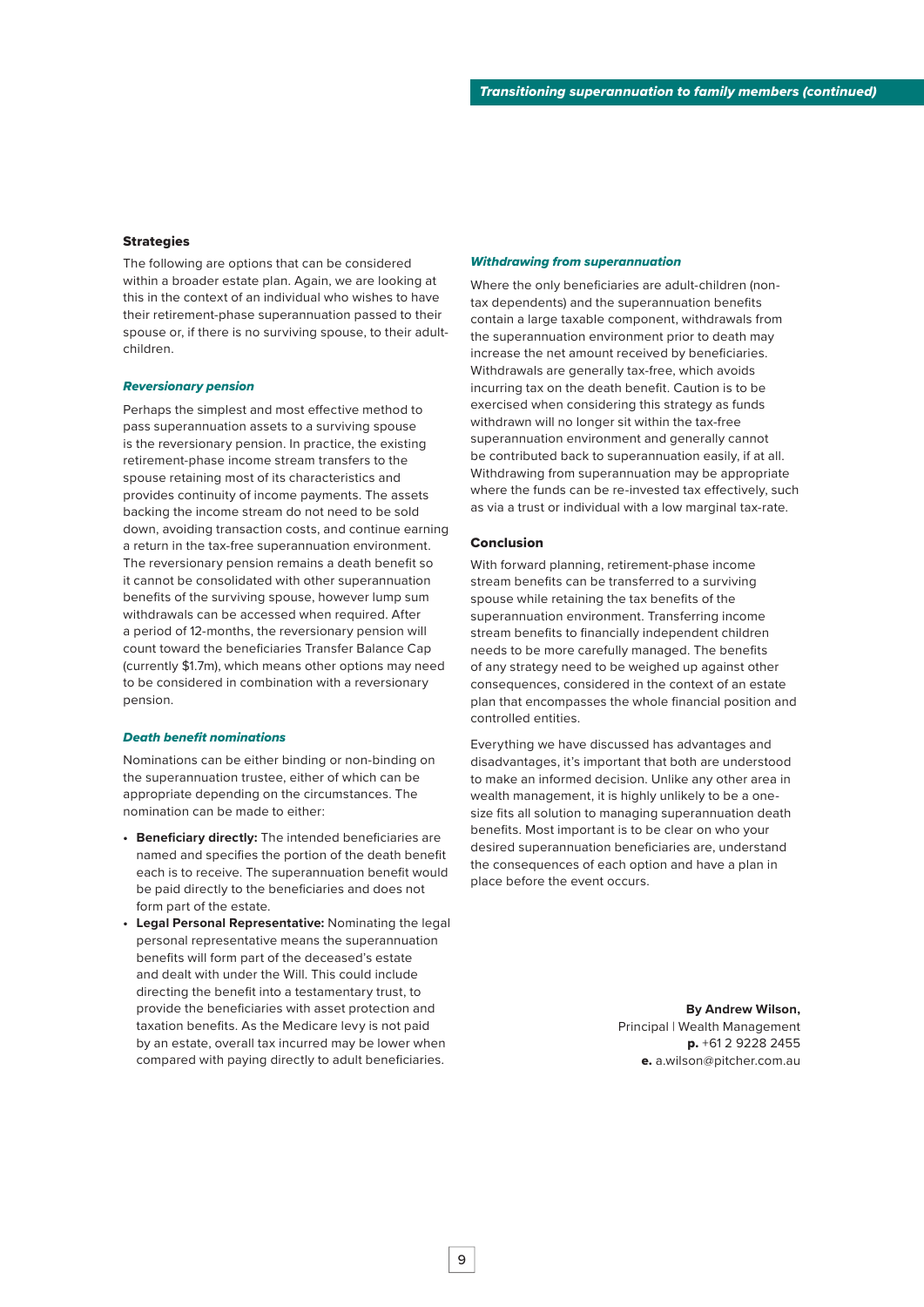## *Asset class 50 year history*

In a world of rapid information dissemination where investment opinions and sources are proliferating, it is often easy to suffer decision paralysis. This is where information overload can prevent you from making sensible longterm investment decisions. The purpose of this article is to focus on the long-term historical trends when making investment decisions, not on the short-term uncertainties and conflicting views that can so easily lead to inertia.

#### Index Return History 1971-2021

The below chart shows index returns for the main asset classes over the last 50 years.

| <b>Financial</b><br><b>Years ending</b><br>30 June | <b>Australian</b><br>Shares %1 | <b>International</b><br>Shares $\%^2$ | <b>Australian</b><br>Bonds $\%^3$ | Cash % <sup>4</sup> | <b>Listed</b><br>Property <sup>5</sup> |
|----------------------------------------------------|--------------------------------|---------------------------------------|-----------------------------------|---------------------|----------------------------------------|
| <b>Best year</b>                                   | 74.3%                          | 72.7%                                 | 25.6%                             | 18.5%               | 41.3%                                  |
| <b>Worst year</b>                                  | $-29.0%$                       | $-23.5%$                              | $-8.8%$                           | 0.1%                | $-42.3%$                               |
| <b>Average</b>                                     | 12.3%                          | 11.8%                                 | 8.4%                              | 7.8%                | 11.9%                                  |
| <b>Standard</b><br><b>Deviation</b>                | 18.9%                          | 20.0%                                 | 7.8%                              | 4.9%                | 16.4%                                  |
| <b>Frequency of</b><br>negative return             | 1 in 5 years                   | 1 in 5 years                          | 1 in 7 years                      | Nil                 | 1 in 7 years                           |

Source: Vanguard, *Asset Class Tool* [online], https://vanguard.rw-hosted.com.au/static/asset-class/app.html, (accessed 3 September 2021). Listed property index commenced in 1981 and so returns shown for that asset class are only for 30 years. Asset class indices as per footnotes.

The main growth asset classes (share and property) have all averaged around 12% p.a. The defensive assets, cash and bonds, have averaged around 8% p.a. In terms of risk as measured by standard deviation, shares are the most volatile. Standard deviation measures how far results spread from the average value. In the case of Australian shares, this simply means that two thirds of all annual returns lie within one standard deviation of the average, or in layman's terms, between -7% and +31%. Another way to think about risk is in terms of the probability of achieving a negative return. Over the last 50 years, you could expect a negative return when investing in shares one in every five years.

#### Time in the market illustrated

It is often said that time in the market tends to gloss over any short-term adverse movements. This is perhaps best illustrated by the average return profile you could have expected over the last 50 years if you held stocks for different time periods. When investing in growth assets we recommend investing for a minimum of five to seven years. Over the last 50 years, the average return profile of holding assets for three, five or seven years is shown below.

#### Cumulative index returns (Three year rolling average: 1971-2021)

If you invested in Australian shares for three consecutive years between 1971 and 2021, the average cumulative compound return was 42% and the chance of achieving a negative return was only one in every eight rolling three year periods.

| <b>Rolling three</b><br>vear returns     | Australian<br>Shares %1 | <b>International</b><br>Shares $\%^2$ | <b>Australian</b><br>Bonds $\%^3$ | Cash $\%^4$ | <b>Listed</b><br>Property <sup>5</sup> |
|------------------------------------------|-------------------------|---------------------------------------|-----------------------------------|-------------|----------------------------------------|
| <b>Best three years</b>                  | 199.6%                  | 232.6%                                | 78.4%                             | 58.2%       | 95.6%                                  |
| <b>Worst three years</b>                 | $-28.4%$                | $-41.4%$                              | $-4.1\%$                          | 2.9%        | $-55.8%$                               |
| <b>Average</b>                           | 42.0%                   | 42.1%                                 | 28.2%                             | 26.5%       | 39.5%                                  |
| <b>Probability of</b><br>negative return | 12.5%                   | 18.8%                                 | 4.2%                              | 0.0%        | 10.3%                                  |

1 S&P/ASX200 Accumulation index

<sup>2</sup> MSCI ex-Australia Net Total Return Index

<sup>3</sup> Bloomberg AusBond Composite 0+ Year Index

<sup>4</sup> Bloomberg AusBond Ban Bill Index

<sup>5</sup> S&P/ASX200 A-REIT Accumulation Index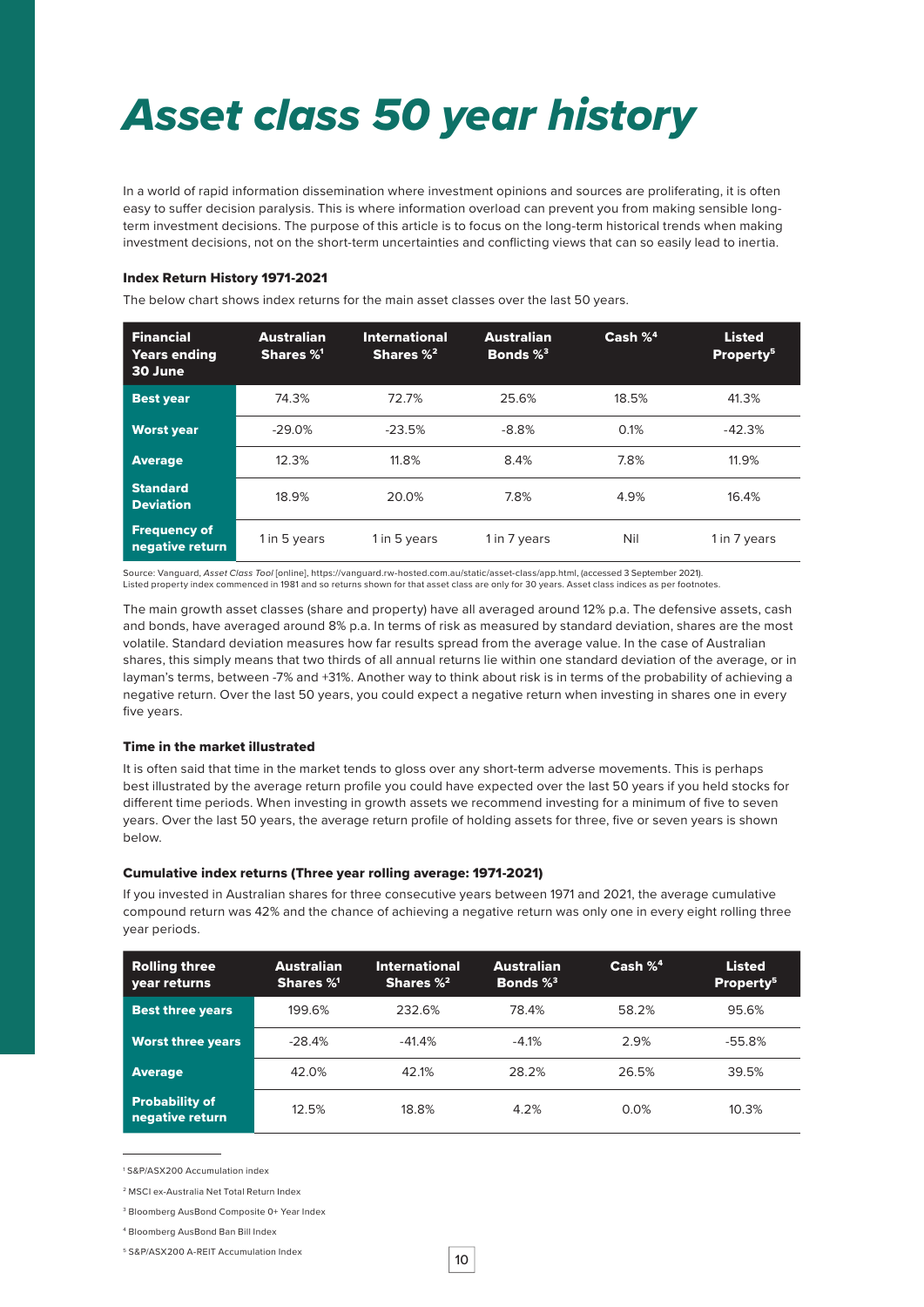#### Cumulative index returns (Five year rolling average: 1971-2021)

If you invested in Australian shares for at least five consecutive years between 1971 and 2021, the average cumulative return was 81% and the chance of a negative return was one in every 22 rolling five year periods.

| <b>Rolling five</b><br>vear returns      | <b>Australian</b><br>Shares %1 | <b>International</b><br>Shares $\%^2$ | <b>Australian</b><br>Bonds $\%^3$ | Cash $\%^4$ | <b>Listed</b><br>Property <sup>5</sup> |
|------------------------------------------|--------------------------------|---------------------------------------|-----------------------------------|-------------|----------------------------------------|
| <b>Best five years</b>                   | 358.0%                         | 487.6%                                | 141.0%                            | 114.0%      | 227.3%                                 |
| <b>Worst five years</b>                  | $-18.7%$                       | $-30.0\%$                             | 12.5%                             | 6.7%        | $-48.0%$                               |
| <b>Average</b>                           | 81.2%                          | 84.5%                                 | 53.3%                             | 50.4%       | 73.3%                                  |
| <b>Probability of</b><br>negative return | 4.4%                           | 17.4%                                 | 0.0%                              | 0.0%        | 11.1%                                  |

#### Cumulative index returns (Seven year rolling average: 1971-2021)

If you invested in Australian shares for at least seven consecutive years between 1971 and 2021, the average cumulative return was 155% and the chance of achieving a negative return in a rolling seven year period was nil.

| <b>Rolling seven</b><br>year returns     | <b>Australian</b><br>Shares %1 | <b>International</b><br>Shares $\%^2$ | <b>Australian</b><br>Bonds $\%^3$ | Cash $\%^4$ | <b>Listed</b><br>Property <sup>5</sup> |
|------------------------------------------|--------------------------------|---------------------------------------|-----------------------------------|-------------|----------------------------------------|
| <b>Best seven years</b>                  | 333.2%                         | 537.4%                                | 196.4%                            | 177.2%      | 322.5%                                 |
| <b>Worst seven years</b>                 | 15.0%                          | $-24.2%$                              | 32.2%                             | 11.8%       | $-28.3%$                               |
| <b>Average</b>                           | 155.2%                         | 167.1%                                | 101.5%                            | 102.5%      | 111.7%                                 |
| <b>Probability of</b><br>negative return | 0.0%                           | 13.3%                                 | $0.0\%$                           | $0.0\%$     | 17.1%                                  |

#### Medium-term outlook

It is important to understand that returns from cash and bonds were significantly boosted during the 70's and parts of the 80's by periods of high inflation. In the current low inflation environment, you could expect that returns over the next three to five years from bonds and cash will be significantly lower than the long-term averages, absent any supply side shocks. Additionally, shares and property have been the beneficiaries of tailwinds in the form of interest rates that have largely been on a downward trajectory over the last 25 years (with the exception of a modest rise for a few years before 2008). Any reversal of this trend could lead to lower than average medium-term returns.

#### Lessons

History may never repeat but the lessons remain invaluable:

- The last 50 years have been riddled with challenges including, periods of stagflation, wars, the rise of terrorism and unprecedented technological change. Despite the many challenges and periods of uncertainty, domestic and global sharemarkets still averaged close to 12% p.a.
- The chance of achieving a negative return when investing in shares diminishes over time. If your holding period is five to seven years or more the risk diminishes dramatically.
- Based on the last 50 years of data, the chance of doubling your money if you invest in equities or listed property for a period of at least seven years is about 50%.
- Shares and property will typically outperform bonds and cash over the long term.
- Given the very low probability of achieving a negative return from bonds and cash over the long term, defensive assets still play an important role in a diversified portfolio by mitigating risk.

1 S&P/ASX200 Accumulation index

**By Martin Fowler**, Partner | Wealth Management p. +61 2 8236 7776 e. martin.fowler@pitcher.com.au

11

<sup>2</sup> MSCI ex-Australia Net Total Return Index

<sup>3</sup> Bloomberg AusBond Composite 0+ Year Index

<sup>4</sup> Bloomberg AusBond Ban Bill Index

<sup>5</sup> S&P/ASX200 A-REIT Accumulation Index